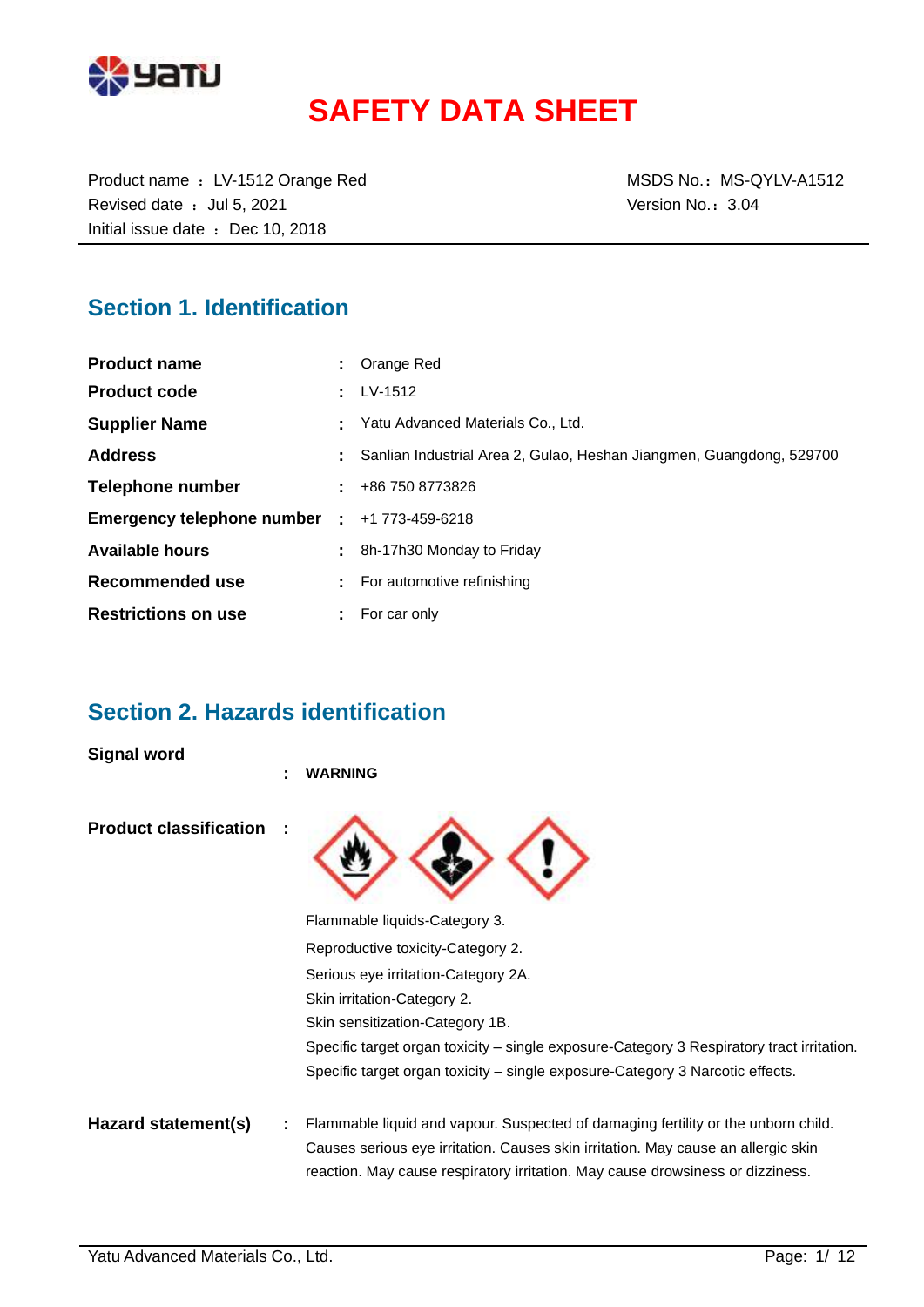#### **Precautionary statement(s)**

**Prevention:** Obtain special instructions before use. Do not handle until all safety precautions have been read and understood. Keep away from heat,hot surfaces, sparks, open flames and other ignition sources. No smoking. Keep container tightly closed. For large container, ground and bond container and receiving equipment. Use explosion-proof electrical, ventilating and lightning equipment. Use non-sparking tools. Take action to prevent static discharges. Avoid breathing mist, vapours, and spray. Wash hands thoroughly after handling and any other part of the body that may have been exposed to the product. Use only outdoors or in a well-ventilated area. Wear protective gloves, protective clothing, eye and face protection. Contaminated work clothing should not be allowed out of the workplace.

**Response:** In case of fire: Use an appropriate extinguisher. IF ON SKIN (or hair): Take off immediately all contaminated clothing and wash it beforereuse. Rinse skin with water or shower. If skin irritation or a rash occurs: Get medical advice.IF IN EYES: Rinse cautiously with water for severalminutes. Remove contact lenses if present and easy to do. Continue rinsing. If eye irritation persists: Get medical advice. IF INHALED: Remove personto fresh air and keep comfortable for breathing. Call a POISON CENTER ou doctor if you feel unwell. IF exposed or concerned: Get medical advice.

**Storage:** Store in a well ventilated place. Keep container tightly closed. Keep cool. Store locked up.

**Disposal:** Dispose of contents/container in accordance with local, regional, national and/or international regulations in force.

**Other hazards:** Moderately toxic by intravenous, intraperitoneal route and subcutaneous routes.

See toxicological information, section 11.

## **Section 3. Composition/information on ingredients**

| Substance/mixture |                                     | Mixture                                        |                     |
|-------------------|-------------------------------------|------------------------------------------------|---------------------|
| No.               | CAS No.<br>Common name and synonyms |                                                | Concentration (W/W) |
|                   | 98-56-6                             | para-Chlorobenzotrifluoride                    | 30.75               |
| 2                 | 67-64-1                             | Acetone                                        | 13.95               |
| 3                 | 9004-36-8                           | Cellulose acetate butyrate                     | 8.25                |
| 4                 | 1330-20-7                           | Xylenes (mix isomers o,m,p, and ethyl benzene) | 7.02                |
| 5                 | 79-20-9                             | Methyl acetate                                 | 2.35                |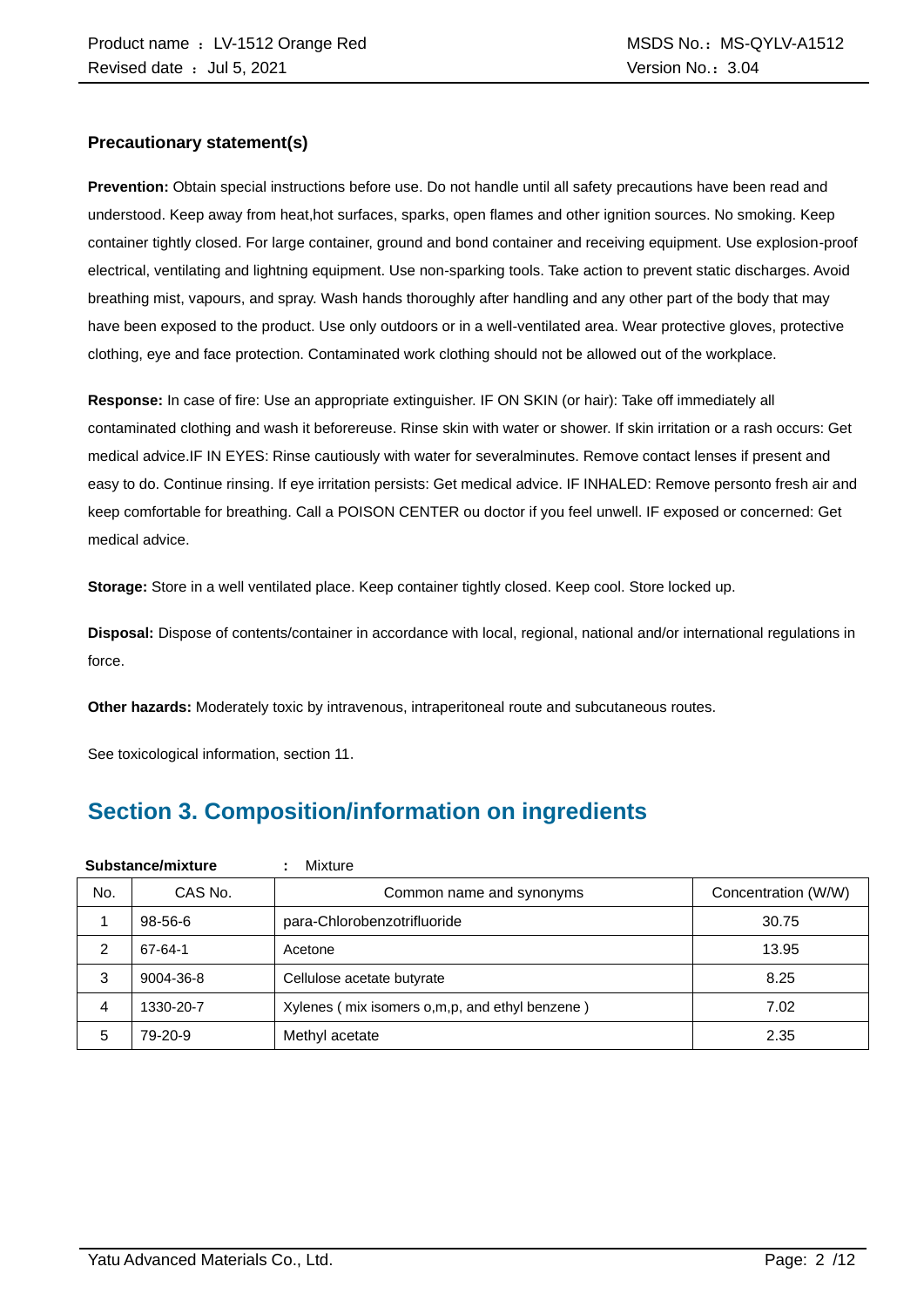### **Section 4. First aid measures**

**If swallowed, irritation, any type of overexposure or symptoms of overexposure occur during use of the product or persists after use, immediately contact a POISON CENTER, an EMERGENCY ROOM or a PHYSICIAN; ensure that the product safety data sheet is available.**

**Eye contact:** Check for and remove any contact lenses. Immediately flush eyes with plenty of water for at least 15 minutes, occasionally lifting theupper and lower eyelids. Get medical attention immediately.

**Skin contact:** In case of contact, immediately flush skin with plenty of water for at least 15 minutes while removing contaminated clothing and shoes.Wash clothing before reuse. Clean shoes thoroughly before reuse. Get medical attention immediately.

**Inhalation:** Move exposed person to fresh air. Keep this person warm and lying down. Loosen tight clothing such as a collar, tie, belt or waistband. Ifnot breathing, if breathing is irregular or if respiratory arrest occurs, provide artificial respiration or oxygen by trained personnel. Get medical attention immediately.

**Ingestion:** Wash out mouth with water. Do not induce vomiting unless directed to do so by medical personnel. Never give anything by mouth to anunconscious person. Get medical attention immediately.

**Symptoms:** This product is irritating to skin, eyes, respiratory and digestive tracts. The severity of symptoms can vary depending on the exposureconditions (contact time, product concentration, etc.). The worker may also develop cutaneous hypersensitivity. Cough, breathing pain, eye redness. Redness, flaking and cracking of the skin. Inhalation of high concentrations may cause headache, nausea, vomiting, dizziness, incoordination, confusion, stupor, drowsiness and death.

**Effects (acute or delayed):** This product is a serious irritant that may cause reversible damages to the cornea. May cause skin sensitization. Maycause skin irritation. Following repeated or prolonged contact, it has a degreasing effect on the skin. Can cause depression of the central nervous system. May cause kidney damage. Inhalation of high concentrations vapors can cause narcotic effect. Studies suggest the possibility of an increase in congenital malformations.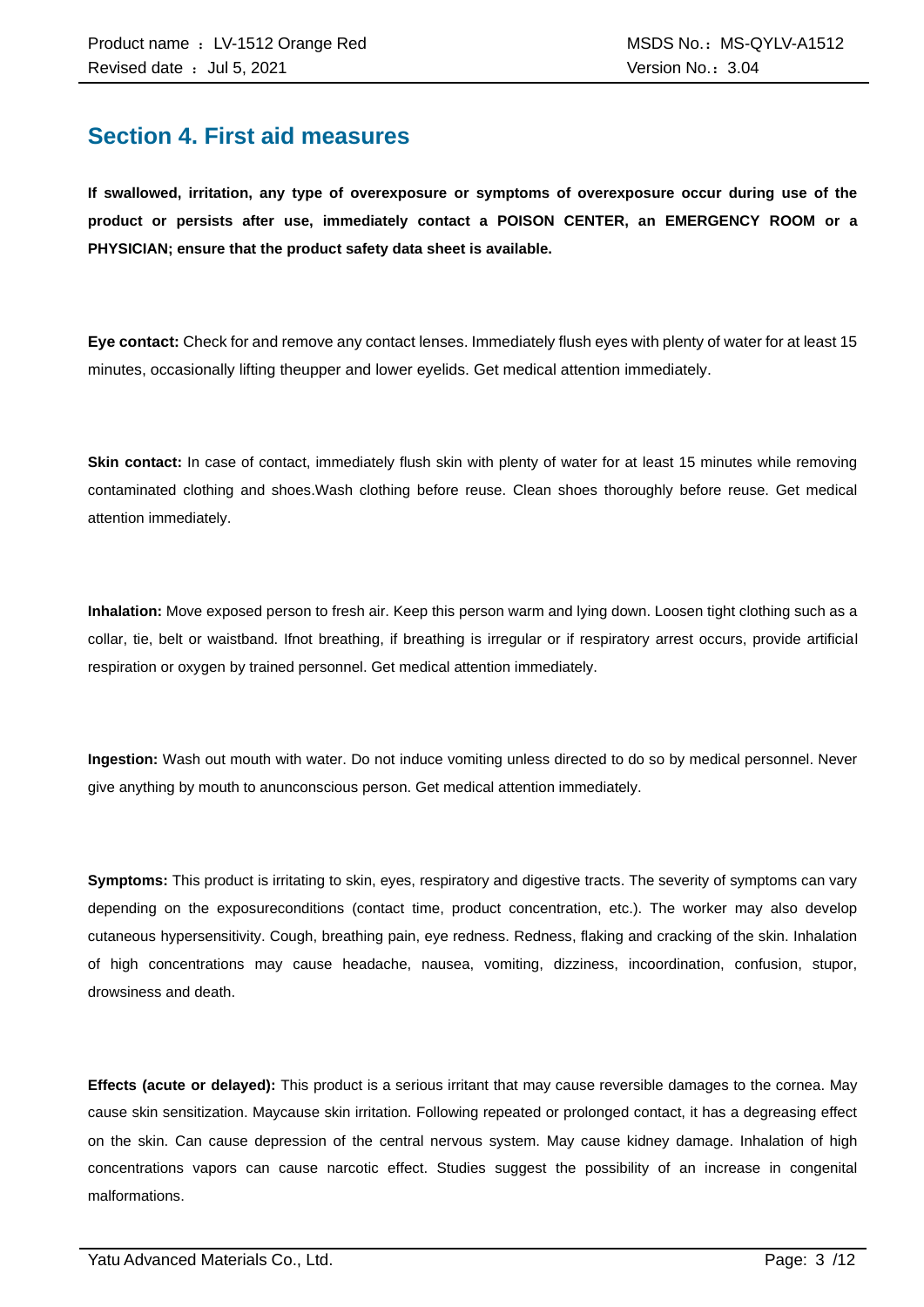**Immediate medical attention and special treatment:** No specific treatment. Treat symptomatically. Contact poison treatment specialist immediatelyif large quantities have been ingested or inhaled.

### **Section 5. Fire-fighting measures**

**Suitable extinguishing media:** Use dry chemical, CO<sub>2</sub>, water spray (fog) or foam.

**Unsuitable extinguishing media:** Jets of water can facilitate the spread of fire.

**Specific hazards arising from the hazardous product:** Flammable. Vapors may form explosive mixtures with air. The vapors are heavier than airand may travel to an ignition source.

**Hazardous combustion products:** Carbon monoxide and dioxide. Aldehydes. Carboxylic acids.

**Special protective equipment and precautions for fire-fighters:** Fire-fighters should wear appropriate protective equipment and self-containedbreathing apparatus (SCBA) with a full face-piece operated in positive pressure mode.

### **Section 6. Accidental release measures**

**Personal precautions:** No action shall be taken involving any personal risk or without suitable training. Evacuate surrounding areas. Keepunnecessary and unprotected personnel from entering. Do not touch or walk through spilled material. Shut off all ignition sources. No flares, smoking or flames in hazard area. Avoid breathing vapor or mist. Provide adequate ventilation. Wear appropriate respirator when ventilation is inadequate. Put on appropriate personal protective equipment (see Section 8).

**Protective equipment and emergency procedures:** Avoid dispersal of spilled material and runoff and contact with soil, waterways, drains andsewers. Inform the relevant authorities if the product has caused environmental pollution (sewers, waterways, soil or air).

**Methods and materials for containment and cleaning up:** Stop leak if without risk. Move containers from spill area. Dilute with water and mop up ifwater-soluble. Alternatively, or if water-insoluble, absorb with an inert dry material and place in an appropriate waste disposal container. Use spark-proof tools and explosionproof equipment. Dispose of via a licensed waste disposal contractor.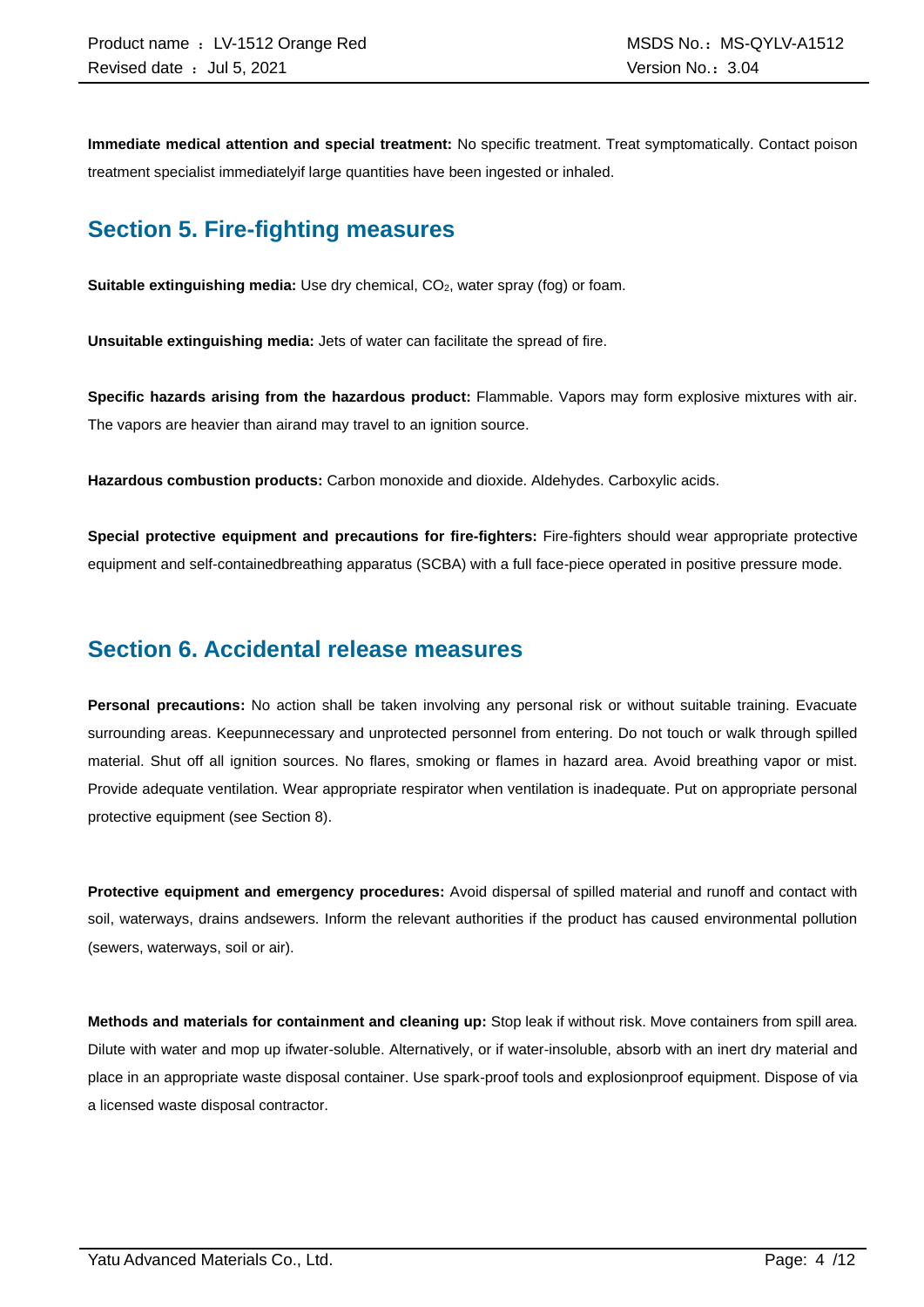### **Section 7. Handling and storage**

**Precautions for safe handling:** Put on appropriate personal protective equipment (see Section 8). Eating, drinking and smoking should be prohibitedin areas where this material is handled, stored and processed. Workers should wash hands and face before eating, drinking and smoking. Remove contaminated clothing and protective equipment before entering eating areas. Avoid exposure - obtain special instructions before use. Avoid contact with eyes, skin and clothing. Do not ingest. Avoid breathing vapor or mist. Use only with adequate ventilation. Wear appropriate respirator when ventilation is inadequate. Do not enter storage areas and confined spaces unless adequately ventilated. Keep in the original container or an approved alternative made from a compatible material, kept tightly closed when not in use. Store and use away from heat, sparks, open flame or any other ignition source. Use explosion-proof electrical (ventilating, lighting and material handling) equipment. Use non-sparking tools. Take precautionary measures against electrostatic discharges. To avoid fire or explosion, dissipate static electricity during transfer by grounding and bonding containers and equipment before transferring material. Empty containers retain product residue and can be hazardous. Do not reuse container.

**Conditions for safe storage:** Store in accordance with local regulations. Store in a segregated and approved area. Store in original containerprotected from direct sunlight in a dry, cool and well-ventilated area, away from incompatible materials (see section 10) and food and drink. Eliminate all ignition sources. Separate from oxidizing materials. Keep container tightly closed and sealed until ready for use. Containers that have been opened must be carefully resealed and kept upright to prevent leakage. Do not store in unlabeled containers. Use appropriate containment to avoid environmental contamination.

**Incompatibility:** Strong oxidizing agents. Chlorinated products. Oxidizers. Strong bases and Ammonia.

| No. | CAS No.   | Common name and synonyms                       | IDHL $mq/m3$  | TWA mg/m $3$  | STEL mg/m $3$ | CEIL mg/ $m3$ |
|-----|-----------|------------------------------------------------|---------------|---------------|---------------|---------------|
|     | 98-56-6   | para-Chlorobenzotrifluoride                    | Not available | Not available | Not available | Not available |
|     | 67-64-1   | Acetone                                        | 5938          | 1190          | 2380          | Not available |
| 3   | 9004-36-8 | Cellulose acetate butyrate                     | Not available | Not available | Not available | Not available |
| 4   | 1330-20-7 | Xylenes (mix isomers o,m,p, and ethyl benzene) | 900           | 434           | 651           | Not available |
| 5   | 79-20-9   | Methyl acetate                                 | 3100          | 606           | 757           | Not available |

### **Section 8. Exposure controls/personal protection**

IDHL: Immediately Dangerous to Life or Health Concentrations

TWA : Time Weighted Average

STEL: Short -Term Exposure Limit

CEIL: Ceiling Limit

**Appropriate engineering controls:** Use only with adequate ventilation. Use process enclosures, local exhaust ventilation or other engineeringcontrols to keep worker exposure to airborne contaminants below any recommended or statutory limits. The engineering controls also need to keep gas, vapor or dust concentrations below any lower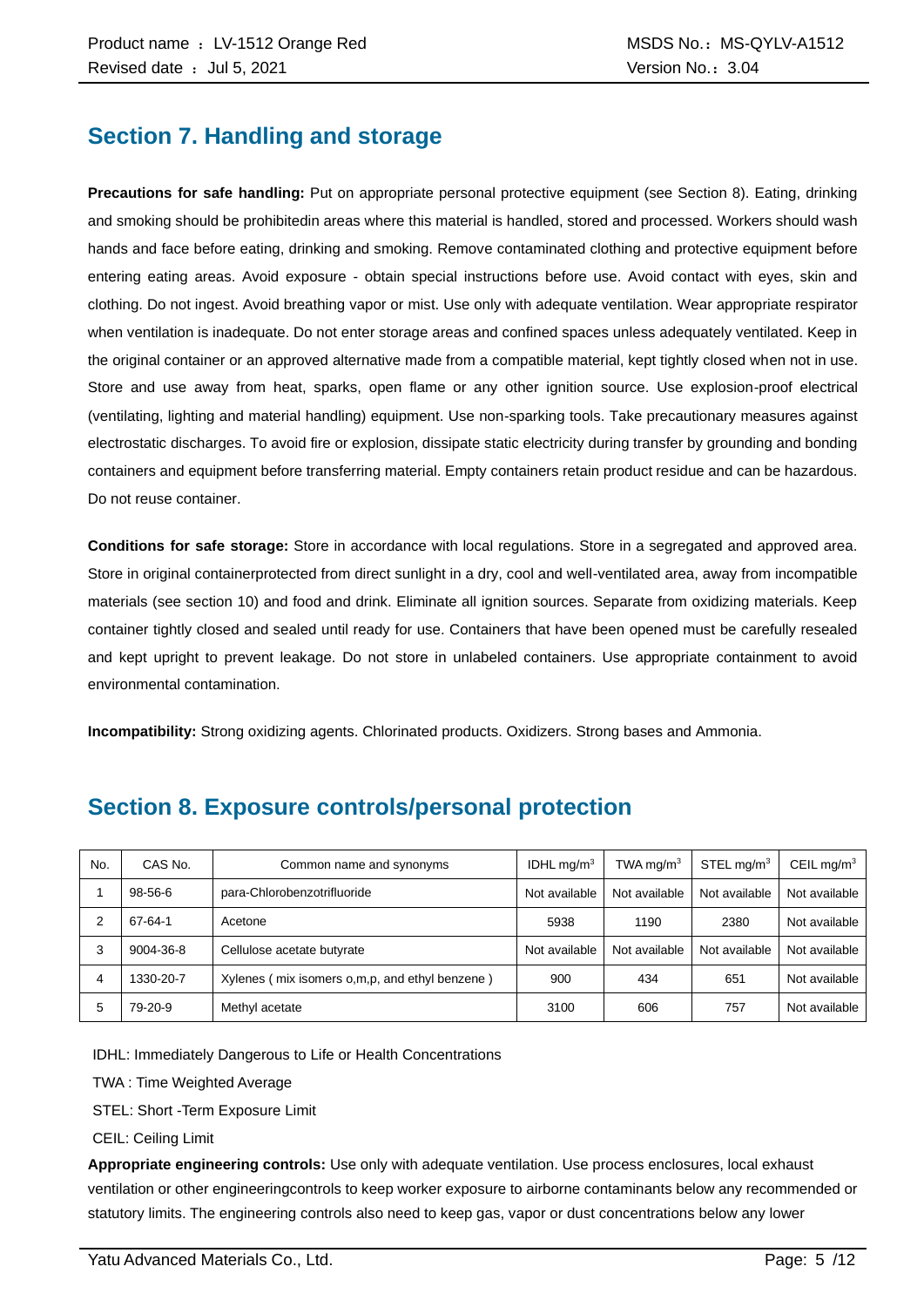explosive limits. Use explosion-proof ventilation equipment.

**Individual protection measures:** Wash hands, forearms and face thoroughly after handling chemical products, before eating, smoking and using thelavatory and at the end of the working period. Appropriate techniques should be used to remove potentially contaminated clothing. Wash contaminated clothing before reusing. Ensure that eyewash stations and safety showers are close to the workstation location.

**Eyes:** DO NOT WEAR CONTACT LENSES Wear anti-splash safety goggles.

**Hands:** Chemical-resistant, impervious gloves complying with an approved standard should be worn at all times when handling chemical products if arisk assessment indicates this is necessary. Considering the parameters specified by the glove manufacturer, check during use that the gloves are still retaining their protective properties.

**Respiratory:** If workers are exposed to concentrations above the exposure limit, they must use appropriate, certified respirators. Use a properly fitted,air-purifying or air-fed respirator complying with an approved standard if a risk assessment indicates this is necessary. Respirator selection must be based on known or anticipated exposure levels, the hazards of the product and the safe working limits of the selected respirator.

**Others:** Wear protective clothing with long sleeves and appropriate safety shoes at all times.

### **Section 9. Physical and chemical properties**

| <b>Physical state</b>                          | ÷  | Liquid                                   |
|------------------------------------------------|----|------------------------------------------|
| <b>Colour</b>                                  |    | Orange Red                               |
| Odour                                          |    | Solvent                                  |
| <b>Odour threshold</b>                         |    | Not available                            |
| рH                                             |    | Not available                            |
| <b>Melting/Freezing point</b>                  | ÷  | $-34$ °C (-29.2 °F)                      |
| Initial boiling point/boiling range            |    | >60 °C (140 °F)                          |
| Flash point (closed cup)                       | ÷  | 28°C (82.4°F)                            |
| Lower flammable/explosive limit                |    | 2.5% at 25 °C                            |
| Upper flammable/explosive limit                | t. | 12.8% at 25 °C                           |
| <b>Auto-ignition temperature</b>               |    | >400 °C (752 °F)                         |
| <b>Evaporation rate</b>                        |    | Not available                            |
| Vapor pressure                                 |    | Not available                            |
| <b>Vapor density</b>                           | ÷. | $> 1$ (air=1)                            |
| <b>Specific gravity</b>                        | ÷  | 1.087kg/L at 20 $^{\circ}$ C (water = 1) |
| Solubility in water                            | ٠  | Insoluble                                |
| <b>Partition coefficient - n-octanol/water</b> |    | Not available                            |
| <b>Decomposition temperature</b>               |    | >150 °C (302 °F)                         |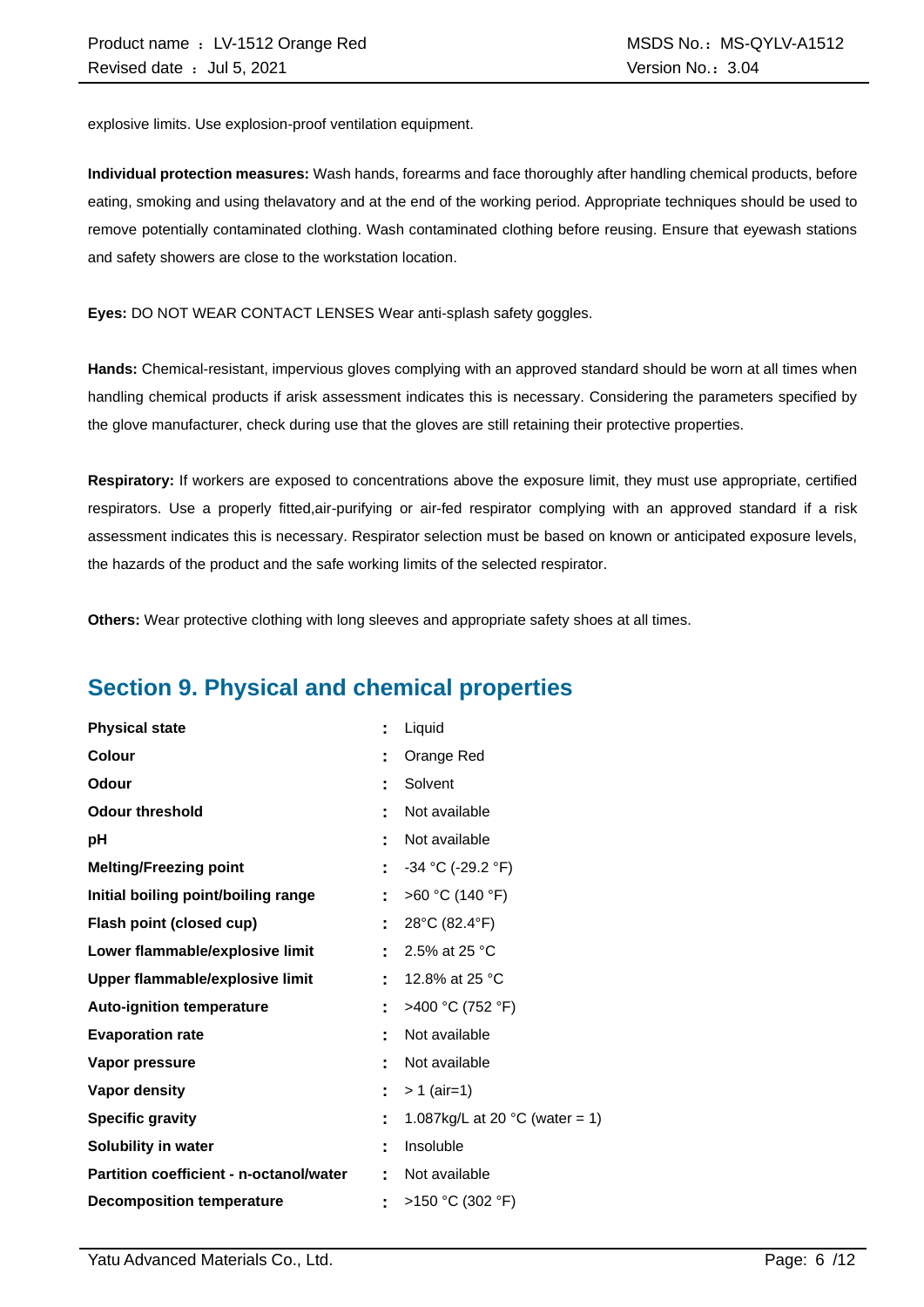**Kinematic viscosity** 

:  $>20.5$  mm<sup>2</sup>/s (at 40 °C)

**Regulatory VOC (use state) :** 1.500-1.583 lbs/gal minus water and exempt solvents

### **Section 10. Stability and reactivity**

**Reactivity:** Stable under recommended conditions of storage and handling.

**Chemical stability:** The product is chemically stable under normal conditions of use.

**Possibility of hazardous reactions:** No dangerous or polymerization reactions will not occur under normal conditions of use. Danger of explosionwhen heated.

**Conditions to avoid:** Avoid electrical discharge. Keep away from sources of ignition, open flames and sparks, Keep away from incompatible products.

**Incompatible materials:** This product can attack certain types of plastic, rubber or coatings.

**Hazardous decomposition products:** Carbon monoxide and dioxide. Aldehydes. Carboxylic acids.

### **Section 11. Toxicological information**

| No. | CAS No.   | Common name and synonyms                            | $(1)$ LD<br>oral | $(2)$ LD<br>skin | $(3)$ LD<br>skin | $(4)$ LC<br>gases       | $(5)$ LC<br>vapors | $(6)$ LC<br>dusts-mist |
|-----|-----------|-----------------------------------------------------|------------------|------------------|------------------|-------------------------|--------------------|------------------------|
|     | 98-56-6   | para-Chlorobenzotrifluoride                         | 13000            | Not<br>available | 3300             | <b>Not</b><br>available | 22.00              | $>$ 5.00               |
| 2   | 67-64-1   | Acetone                                             | 5800             | >15800           | $>$ 15800        | <b>Not</b><br>available | 71.25              | >5.00                  |
| 3   | 9004-36-8 | Cellulose acetate butyrate                          | 500              | 1100             | 1100             | <b>Not</b><br>available | Not<br>available   | >5.00                  |
| 4   | 1330-20-7 | Xylenes<br>mix isomers o,m,p,<br>and ethyl benzene) | 3523             | Not<br>available | 4325             | <b>Not</b><br>available | 21.71              | >5.00                  |
| 5   | 79-20-9   | Methyl acetate                                      | 6482             | $>$ 2000         | >2000            | Not<br>available        | >48.48             | >5.00                  |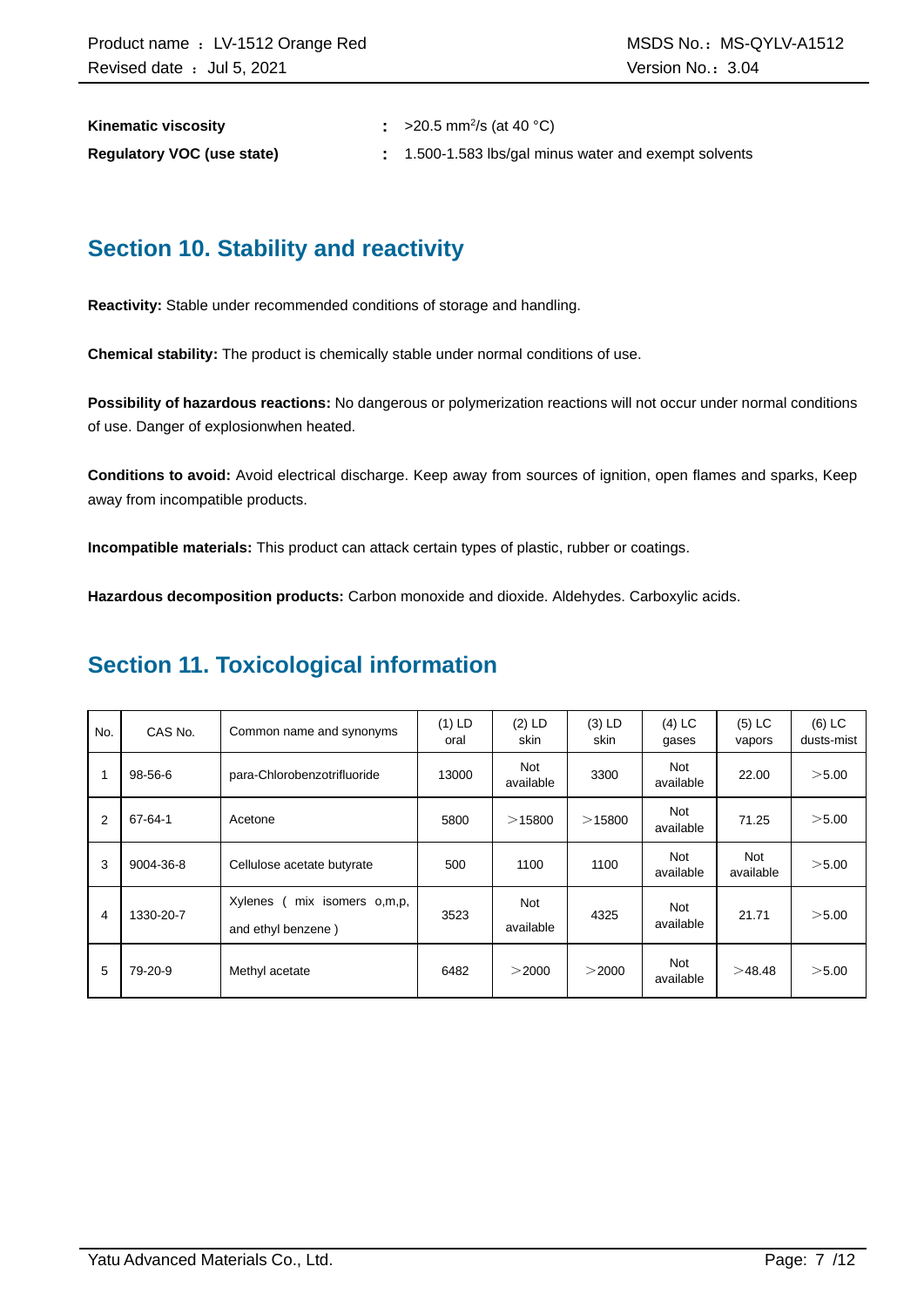- (1) LD<sub>50</sub> oral mg/kg
- $(2)$  LD<sub>50</sub> skin mg/kg
- (3) LD<sub>50</sub> skin mg/kg
- $(4)$  LC<sub>50</sub> inhalationppmV 4h gases
- (5) LC<sup>50</sup> inhalation mg/l 4h vapors
- (6)  $LC_{50}$  inhalation mg/l 4h dusts-mist

**Routes of exposure:** This product is absorbed through the respiratory tract, skin and gastrointestinal tract.

**Symptoms:** This product is irritating to skin, eyes, respiratory and digestive tracts. The severity of symptoms can vary depending on the exposureconditions (contact time, product concentration, etc.). The worker may also develop cutaneous hypersensitivity. Cough, breathing pain, eye redness. Redness, flaking and cracking of the skin. Inhalation of high concentrations may cause headache, nausea, vomiting, dizziness, incoordination, confusion, stupor, drowsiness and death.

**Delayed and immediate effects:** This product is a serious irritant that may cause reversible damages to the cornea. May cause skin sensitization.May cause skin irritation. Following repeated or prolonged contact, it has a degreasing effect on the skin. Can cause depression of the central nervous system. May cause kidney damage. Inhalation of high concentrations vapors can cause narcotic effect. Studies suggest the possibility of an increase in congenital malformations.

| No. | CAS No.   | Common name and<br>synonyms                       | <b>IARC</b>   | <b>ACGIH</b>   | Mutagenicity                                                                 | Effect on reproduction                                                                            |
|-----|-----------|---------------------------------------------------|---------------|----------------|------------------------------------------------------------------------------|---------------------------------------------------------------------------------------------------|
|     | 98-56-6   | para-Chlorobenzotrifluoride                       | 4             | A <sub>5</sub> | The data do not allow for an<br>adequate assessment of<br>mutagenic effects. | Not available                                                                                     |
| 2   | 67-64-1   | Acetone                                           | Not available | A4             | No effects shown.                                                            | The data do not allow for an<br>adequate evaluation of the<br>effects on reproduction.            |
| 3   | 9004-36-8 | Cellulose acetate butyrate                        | 4             | A <sub>5</sub> | Not available                                                                | Not available                                                                                     |
| 4   | 1330-20-7 | Xylenes (mix isomers<br>o,m,p, and ethyl benzene) | 3             | A4             | The data do not allow for an<br>adequate assessment of<br>mutagenic effects. | It has an embryotoxic and/or<br>fetotoxic in animals. It can<br>cause sperm damage in<br>animals. |
| 5   | 79-20-9   | Methyl acetate                                    | 4             | A <sub>5</sub> | The data do not allow for an<br>adequate assessment of<br>mutagenic effects. | Not available                                                                                     |

#### **Cancer classification under IARC (International Agency for Research on Cancer)**

Group 1: carcinogenic to humans.

Group 2A: probably carcinogenic to humans.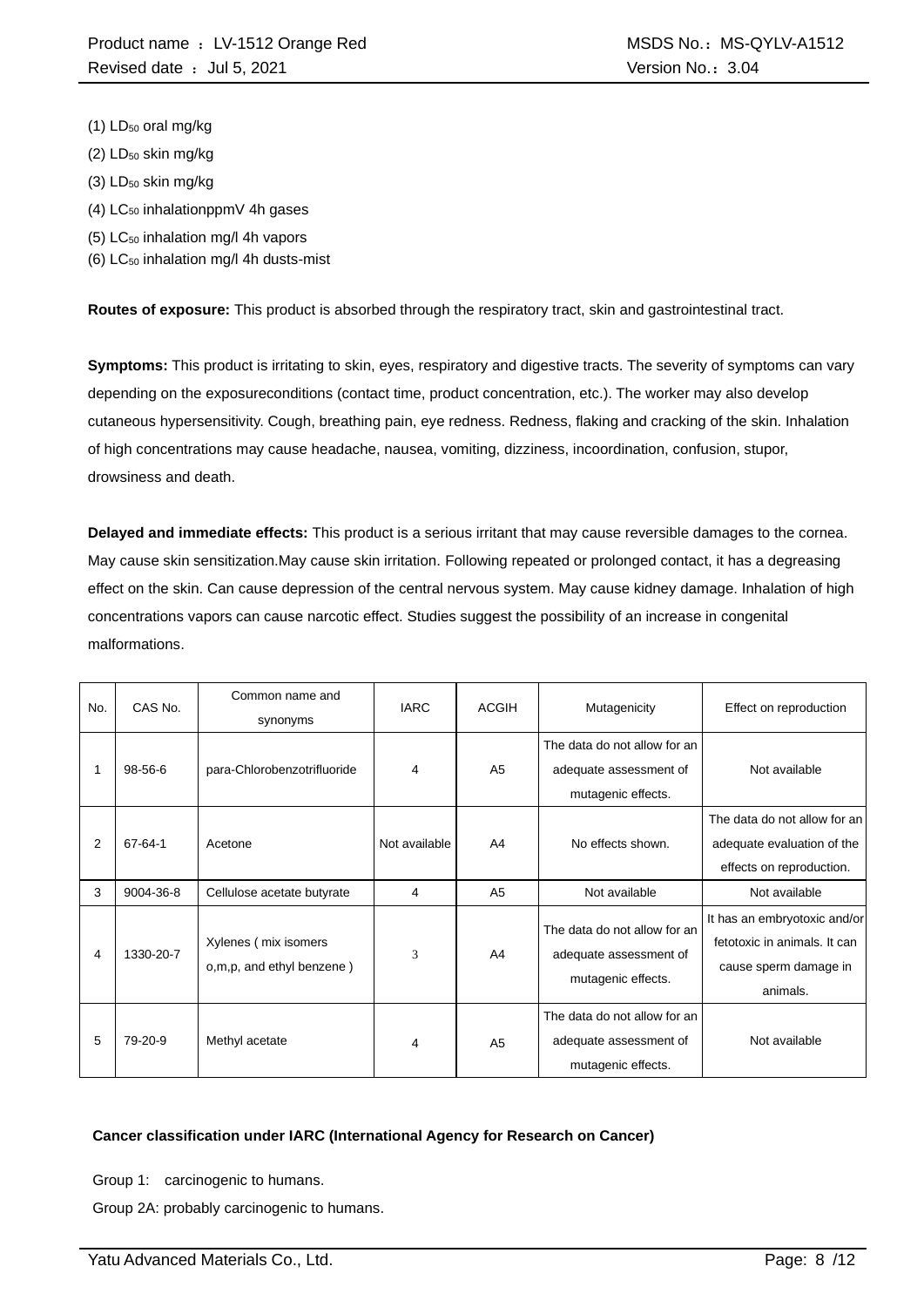Group 2B: possibly carcinogenic to humans.

- Group 3: not classifiable as to its carcinogenicity to humans.
- Group 4: probably not carcinogenic to humans.

#### **Cancer classification under ACGIH (American Conference of Governmental Industrial Hygienists)**

Group A1: confirmed human carcinogen.

Group A2: suspected human carcinogen.

Group A3: confirmed animal carcinogen with unknown relevance to humans.

Group A4: not classifiable as a human carcinogen.

Group A5: not suspected as a human carcinogen.

### **Section 12. Ecological information**

| No. | CAS No.   | Common name and synonyms                       | %     | Persistent | Bio-         | Aquatic     |
|-----|-----------|------------------------------------------------|-------|------------|--------------|-------------|
|     |           |                                                |       |            | accumulation | ecotoxicity |
|     | 98-56-6   | para-Chlorobenzotrifluoride                    | 30.75 | N/A        | N/A          | N/A         |
| 2   | 67-64-1   | Acetone                                        | 13.95 | Yes        | No           | <b>No</b>   |
| 3   | 9004-36-8 | Cellulose acetate butyrate                     | 8.25  | Uncertain  | Uncertain    | <b>No</b>   |
| 4   | 1330-20-7 | Xylenes (mix isomers o,m,p, and ethyl benzene) | 7.02  | <b>No</b>  | <b>No</b>    | <b>No</b>   |
| 5   | 79-20-9   | Methyl acetate                                 | 2.35  | Yes        | No           | <b>No</b>   |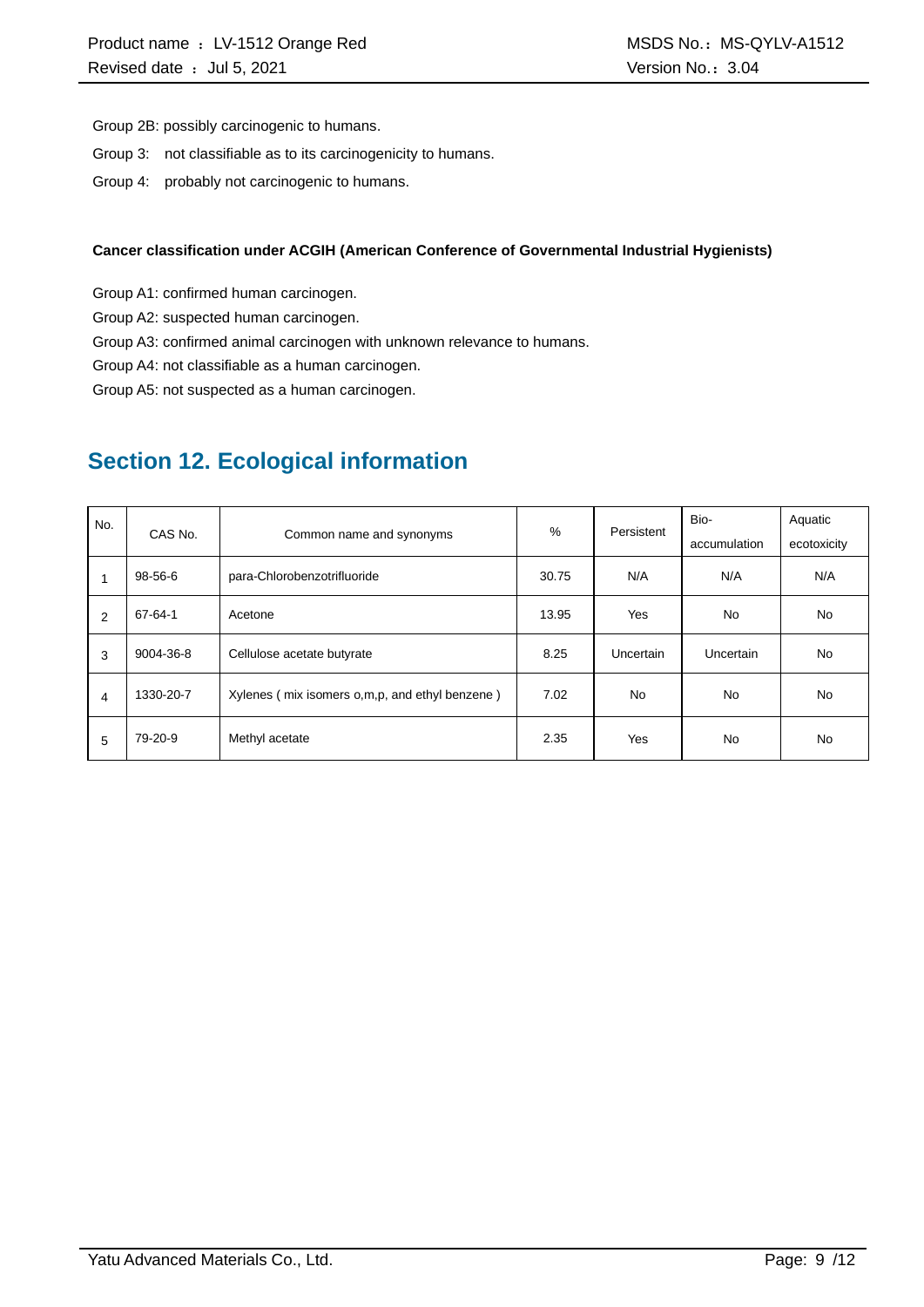| No. | CAS No.       | Common name and synonyms      | $\%$  | Ecotoxicity for aquatic | Ecotoxicity for aquatic | Aquatic           |
|-----|---------------|-------------------------------|-------|-------------------------|-------------------------|-------------------|
|     |               |                               |       | organisms-Short term    | organisims-Long term    | ecotoxicity       |
|     |               |                               |       |                         | Toxic to aquatic life   | No known          |
| 1   | $98 - 56 - 6$ | para-Chlorobenzotrifluoride   | 30.75 | Not available.          | with long lasting       | adverse effect to |
|     |               |                               |       |                         | effects.                | the environment.  |
|     |               |                               |       |                         | No known adverse        | No known          |
| 2   | 67-64-1       | Acetone                       | 13.95 | No known adverse        |                         | adverse effect to |
|     |               |                               |       | effect to aquatic life. | effect to aquatic life. | the environment.  |
|     |               |                               |       |                         |                         | No known          |
| 3   | 9004-36-8     | Cellulose acetate butyrate    | 8.25  | No known adverse        | No known adverse        | adverse effect to |
|     |               |                               |       | effect to aquatic life. | effect to aquatic life. | the environment.  |
|     |               |                               |       |                         |                         | No known          |
| 4   | 1330-20-7     | Xylenes<br>mix isomers o,m,p, | 7.02  | No known adverse        | No known adverse        | adverse effect to |
|     |               | and ethyl benzene)            |       | effect to aquatic life. | effect to aquatic life. | the environment.  |
|     |               |                               |       | No known adverse        | No known                | No known          |
| 5   | 79-20-9       | Methyl acetate                | 2.35  | effect to aquatic life  | adverse effect to       | adverse effect to |
|     |               |                               |       |                         | aquatic life.           | the environment.  |

## **Section 13. Disposal considerations**

**Methods of disposal:** The generation of waste should be avoided or minimized wherever possible. Dispose of surplus and non-recyclable productsvia a licensed waste disposal contractor. Disposal of this product, solutions and any by-products should at all times comply with the requirements of environmental protection and waste disposal legislation and any regional local authority requirements. Empty containers or liners may retain some product residues. Vapor from product residues may create a highly flammable or explosive atmosphere inside the container. Do not cut, weld or grind used containers unless they have been cleaned thoroughly internally.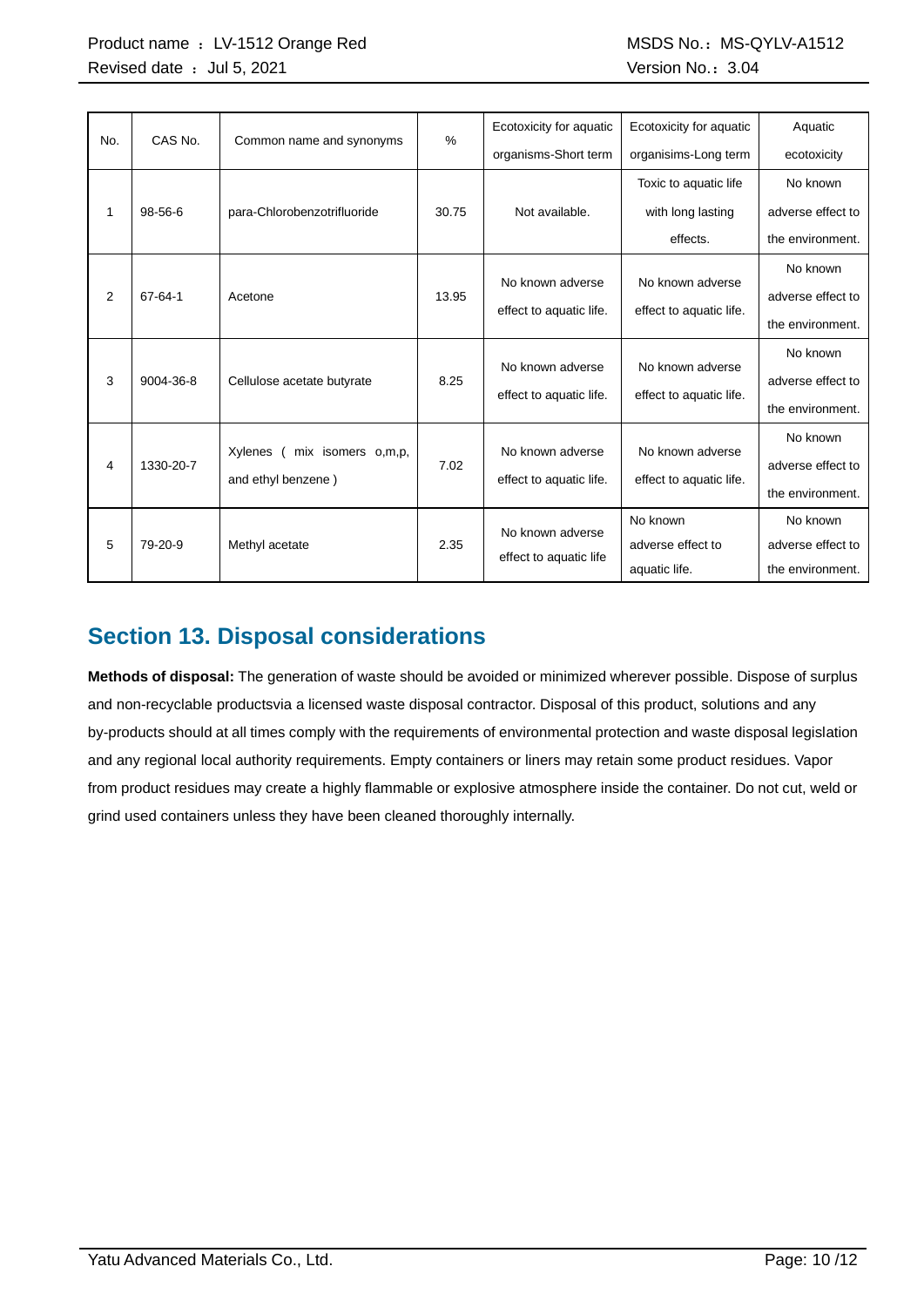### **Section 14. Transport information**

|                            | TDG          | <b>DOT</b>   | <b>IMDG</b>  | <b>IATA</b>  |
|----------------------------|--------------|--------------|--------------|--------------|
| UN number                  | 1263         | 1263         | 1263         | 1263         |
| Proper shipping name       | <b>PAINT</b> | <b>PAINT</b> | <b>PAINT</b> | <b>PAINT</b> |
| Transport hazard class(es) |              |              |              |              |
| Packing group              | П            | Ш            |              | Ш            |

#### **Other information**

**Marine pollutant:** No

**IMDG:** Not applicable

#### **Exemption for limited quantity:** 5 L

In accordance with the Canadian Transport of Dangerous Goods regulations by Road, we use the 1.17 exemption when applicable. In accordance with 49 CFR article 172.315 for transportation by a mode other than air, we use the Limited quantities exemption when applicable.

**Special precautions:** Not applicable

**Others exemptions:** No other exemption.

### **Section 15. Regulatory information**

#### **Canada**

| No.            | CAS No.   | Common name and synonyms                         | %     | <b>DSL</b> | <b>NDSL</b> | <b>NPRI</b> |
|----------------|-----------|--------------------------------------------------|-------|------------|-------------|-------------|
| 1              | 98-56-6   | para-Chlorobenzotrifluoride                      | 30.75 | X          |             |             |
| $\overline{2}$ | 67-64-1   | Acetone                                          | 13.95 | X          |             |             |
| 3              | 9004-36-8 | Cellulose acetate butyrate                       | 8.25  | X          |             |             |
| 4              | 1330-20-7 | Xylenes (mix isomers o, m, p, and ethyl benzene) | 7.02  | X          |             | х           |
| 5              | 79-20-9   | Methyl acetate                                   | 2.35  | X          |             |             |

#### **United-States**

| No. | CAS No.   | Common name and synonyms                       | %     | <b>TSCA</b> | PROP-65 | Right to know |
|-----|-----------|------------------------------------------------|-------|-------------|---------|---------------|
|     | 98-56-6   | para-Chlorobenzotrifluoride                    | 30.75 | X           |         |               |
| 2   | 67-64-1   | Acetone                                        | 13.95 | х           |         | Х             |
| 3   | 9004-36-8 | Cellulose acetate butyrate                     | 8.25  | х           |         |               |
| 4   | 1330-20-7 | Xylenes (mix isomers o,m,p, and ethyl benzene) | 7.02  | х           |         | X             |